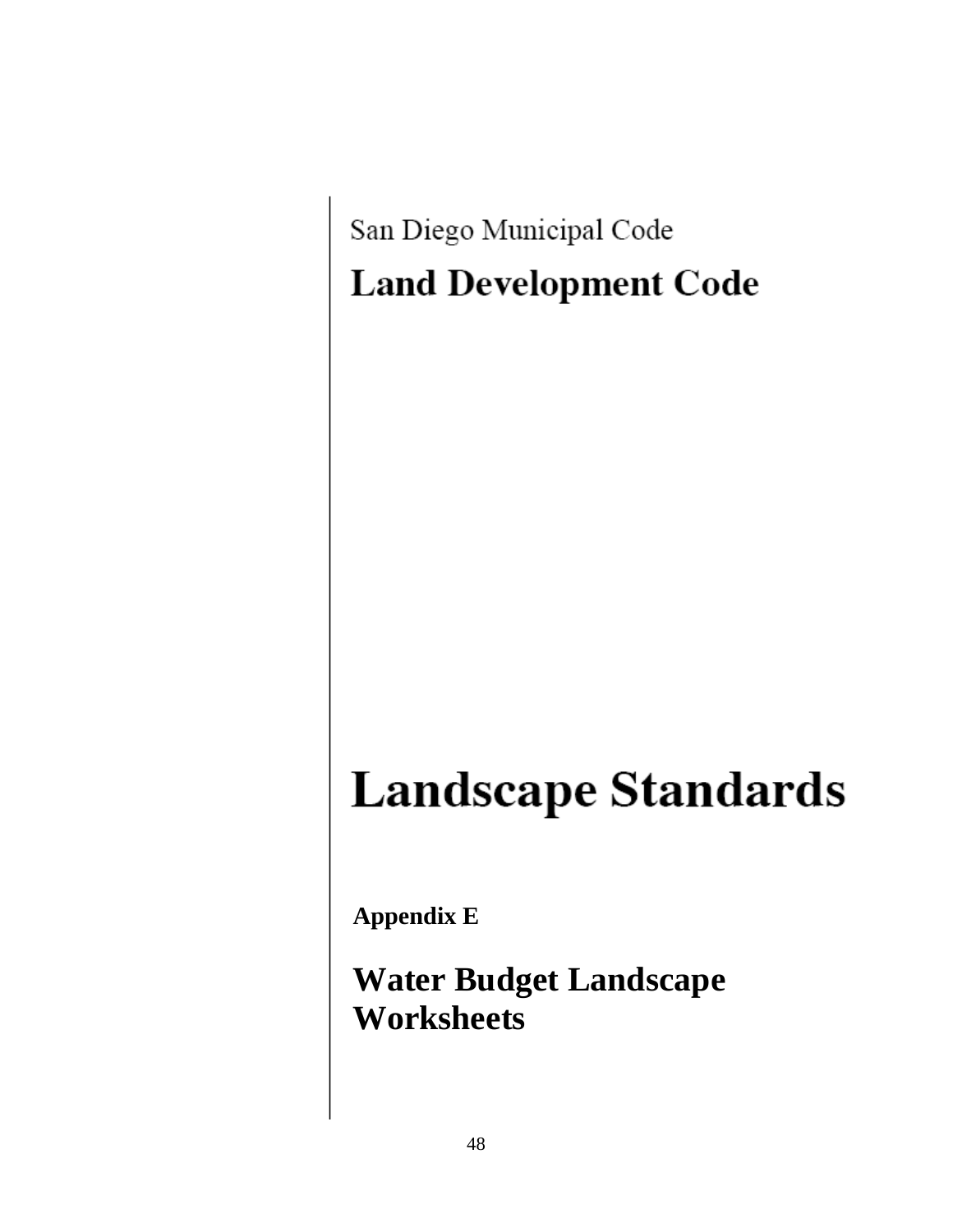# **WATER BUDGET LANDSCAPE WORKSHEET**

# **This project worksheet is to be submitted to the City when the proposed development is subject to the water budget requirement in Chapter 14, Article 2, Division 4 (Landscape Regulations).**

|                                              | $Project #: ____________$ |  |
|----------------------------------------------|---------------------------|--|
|                                              |                           |  |
| Individual/Business Completing the Worksheet |                           |  |
|                                              |                           |  |
|                                              |                           |  |

#### *1. DEFINITIONS:*

- **Estimated Total Water Use (ETWU)**: The total water used for the landscape based on the plants used and irrigation method selected for the landscape design. The ETWU shall not exceed the MAWA.
- **Evapotranspiration**: The quantity of water as measured in average inches per year that evaporated from adjacent soil surfaces and transpired by plants during a specific time period. (Evapotranspiration data may be found at [www.cimis.water.ca.gov.](http://www.cimis.water.ca.gov/) You may obtain a free password from the Department of Water Resources. The site also holds an abundance of informational links and complete instructions.)
- **Evapotranspiration Adjustment Factor (ETAF):** A factor that when applied to reference evapotranspiration adjusts for plant water requirements and irrigation efficiencies, two major influences on the amount of water that is required for a healthy landscape.
- **Hydrozone**: A section or zone of the landscaped area having plants with similar water needs that are served by a valve or set of valves with the same schedule. A hydrozone may be irrigated or non-irrigated. For the purpose of the calculation, the surface area of manmade water features (see LDM Section 1.8) are included in the high water use hydrozone, and the surface area of artificial turf and temporary irrigation is included in the low water use hydrozone.
- **Irrigation Audit**: An in-depth evaluation of the performance of an irrigation system conducted by a professional authorized by the State to perform such work. An irrigation audit includes,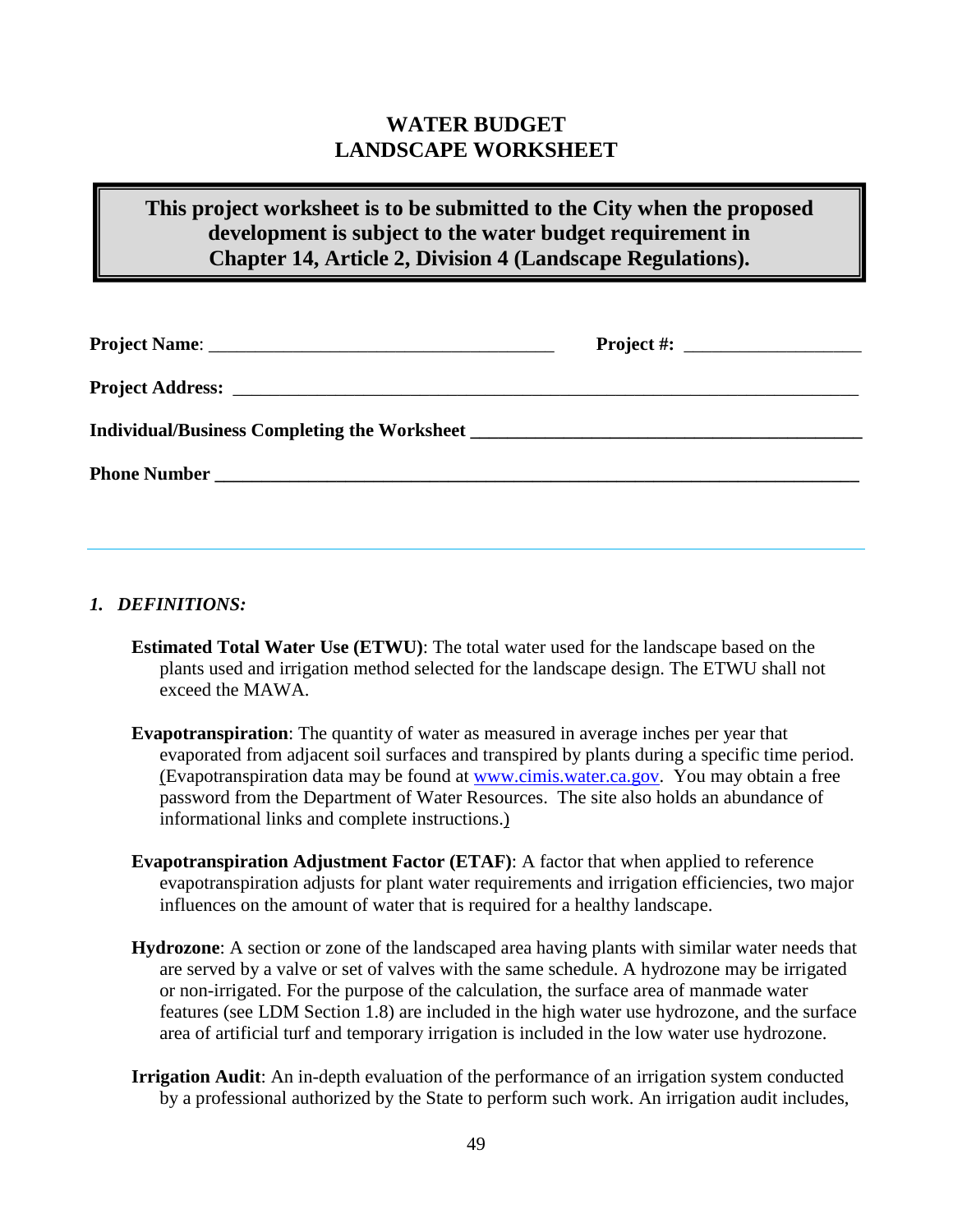but is not limited to: inspection, system tune-up, system test with distribution uniformity or emission uniformity, reporting overspray or runoff that causes overland flow, and preparation of an irrigation schedule.

- **Landscape Area**: The entire premises less the area of building footprints, non-irrigated portions of parking lots, driveways, hardscapes (as defined in Land Development Code Section 113.0103), and areas designated for habitat preservation or Brush Management Zone 2.
- **Maximum Applied Water Allowance (MAWA) Water Budget -**: The upper limit of annual applied water for the established landscaped area expressed in gallons per year. It is based upon the area's reference evapotranspiration (ETo), the evapotranspiration adjustment factor (ETAF), and the size of the landscape area.
- **Plant Factor:** A factor that when multiplied by the average inches per year evapotranspiration rate, estimates the amount of water used by plants. Plant water use calculations are based on the current Water Use Classification of Landscape Species (WUCOLS) list published by the University of California Cooperative Extension and the California Department of Water Resources: [http://ucanr.edu/sites/WUCOLS/Download\\_WUCOLS\\_IV\\_List/](http://ucanr.edu/sites/WUCOLS/Download_WUCOLS_IV_List/)

| <b>Plant Water Use</b> | <b>Plant Factor</b> | Also includes                                      |
|------------------------|---------------------|----------------------------------------------------|
| Very Low               | $0.0$ to $0.1$      |                                                    |
| Low                    | $0.1 - 0.3$         | <b>Artificial Turf;</b><br>Temporary<br>Irrigation |
| Moderate               | $0.4 - 0.6$         |                                                    |
| High                   | $0.7 - 1.0$         | Water features                                     |
| Special Landscape Area | 1.0                 |                                                    |

**Special Landscape Area:** Areas used for active and passive recreation areas, areas solely dedicated to the production of fruits and vegetables, and areas irrigated with reclaimed water.

#### **2. DETERMINE THE WATER BUDGET**

#### **MAWA Water Budget Calculation**

The MAWA Water Budget is calculated using the following calculation formula: MAWA Water Budget =  $(ETo)(0.62)$ [ $(ETAF \times LA) + ((1-ETAF) \times SLA)$ ] = gallons per year

For residential landscape areas =  $(ETo)(0.62)[(0.55)(LA) + (0.45)(SLA)]$ For non-residential landscape areas =  $(ETo)(0.62)[(0.45)(LA) + (0.55)(SLA)]$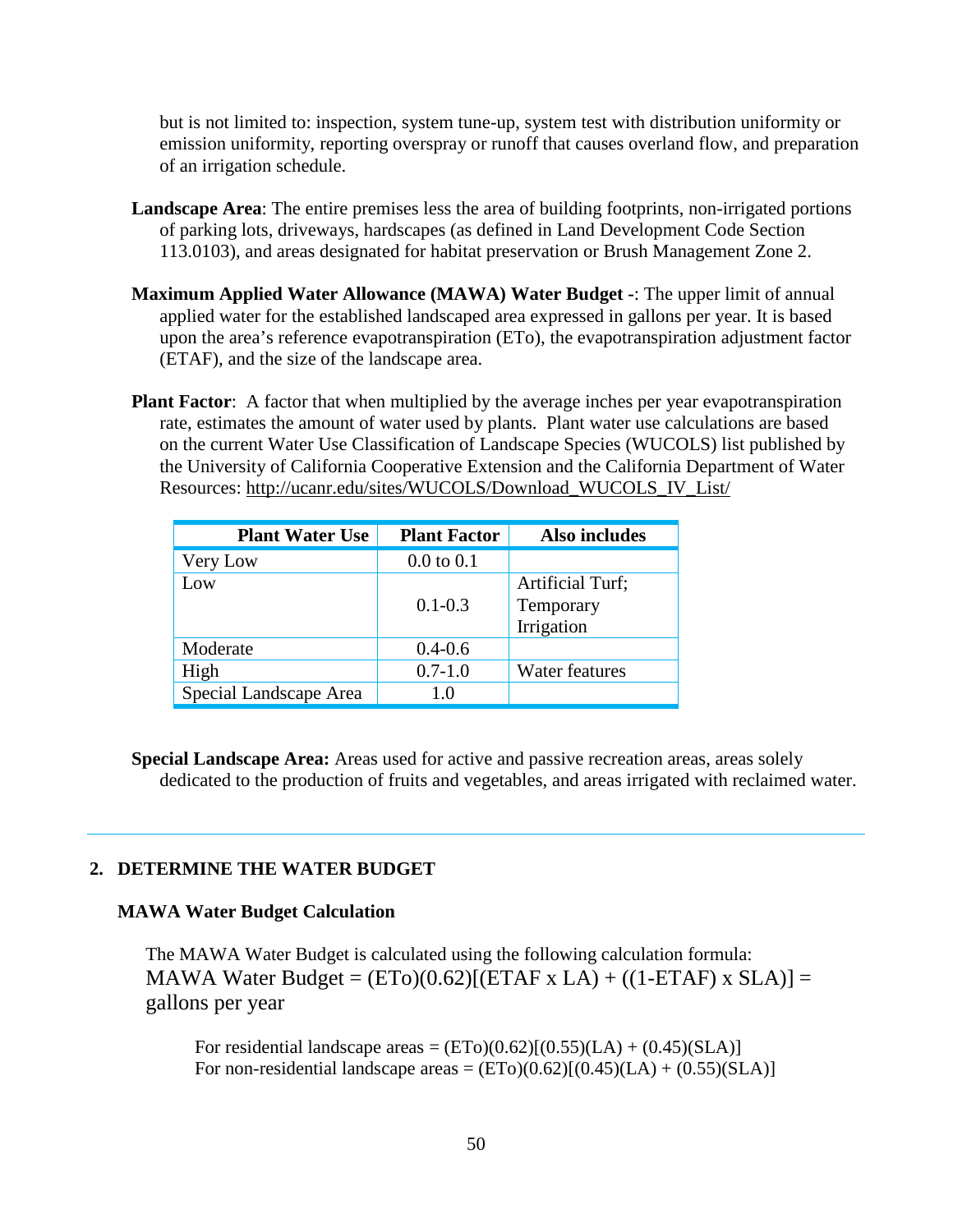| <b>Symbol</b>                                                                                       | <b>Description of Symbol</b>                                                                                        |
|-----------------------------------------------------------------------------------------------------|---------------------------------------------------------------------------------------------------------------------|
| ETo                                                                                                 | Evapotranspiration (inches per year);<br>see Table 6 or ETo Map                                                     |
| 0.62                                                                                                | Conversion factor to gallons                                                                                        |
| <b>ETAF</b><br>0.55 for residential landscape areas;<br>0.45 for non-residential landscape<br>areas | <b>Evapotranspiration Adjustment Factor</b>                                                                         |
| LA                                                                                                  | Landscape Area (square feet)                                                                                        |
| $1 - ETAF$<br>0.45 for residential landscape areas;<br>0.55 for non-residential landscape<br>areas  | <b>Additional Evapotranspiration Adjustment</b><br>Factor for Special Landscape Areas and<br><b>Reclaimed Water</b> |
| <b>SLA</b>                                                                                          | Special Landscape Area (square feet)                                                                                |

#### **Legend for MAWA Water Budget Calculation Formula**

In the calculation below provide the values for the water budget calculation used for the proposed project. The ETo for the calculation may be based on the precise location of the project using the ETo Map or based on the ETo for the Community Planning Area in Table 6 of the Landscape Standards each of which follows.

MAWA Water Budget calculation =  $(ET<sub>0</sub>)(0.62)$  [(ETAF)(LA) + (1-ETAF)(SLA)] = gallons per year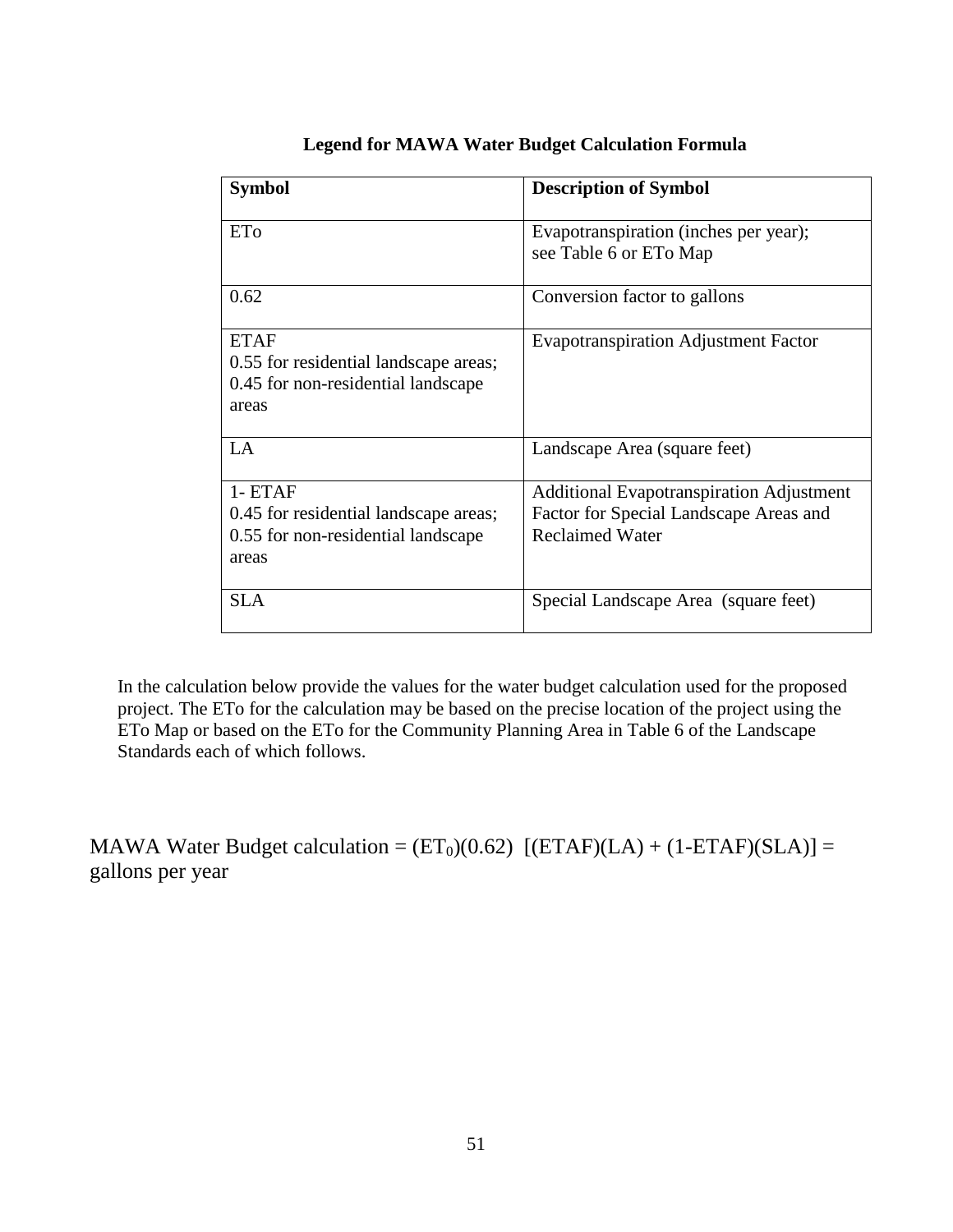# **ETo Map**

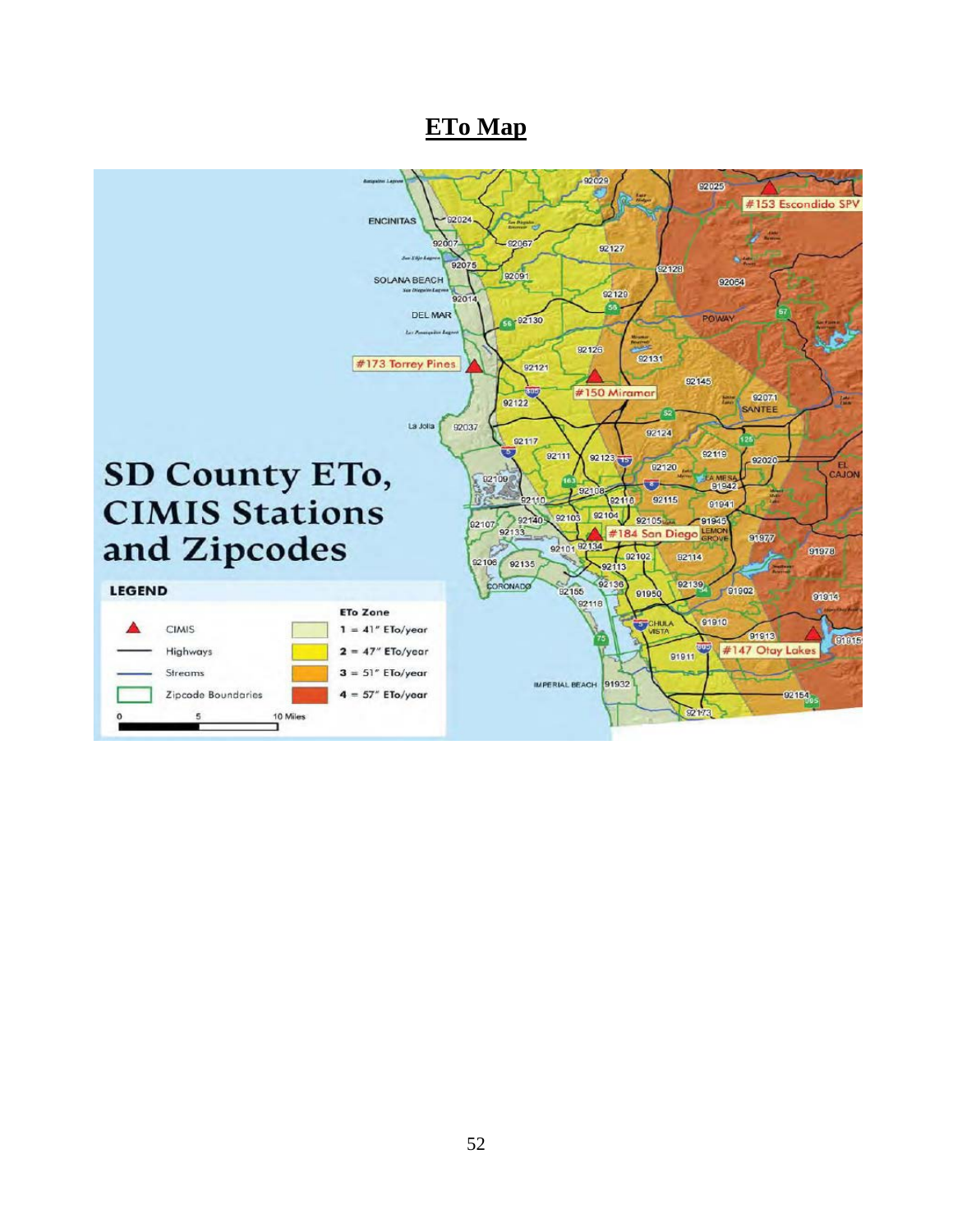#### **EVAPOTRANSPIRATION (ETo) TABLE BY COMMUNITY PLANNING AREA**

| <b>Community Planning Area</b>     | <b>Average Annual</b><br><b>ETo</b><br>(inches/year) | <b>Community Planning Area</b> | <b>Average Annual</b><br><b>ETo</b><br>(inches/year) |
|------------------------------------|------------------------------------------------------|--------------------------------|------------------------------------------------------|
| Barrio Logan                       | 40                                                   | North City FUA Subarea II      | 47                                                   |
| <b>Black Mountain Ranch</b>        | 47                                                   | Ocean Beach                    | 40                                                   |
| <b>Carmel Mountain Ranch</b>       | 47                                                   | Old San Diego                  | 47                                                   |
| <b>Carmel Valley</b>               | 47                                                   | Otay Mesa                      | 47                                                   |
| Centre City                        | 40                                                   | <b>Otay Mesa-Nestor</b>        | 40                                                   |
| <b>City Heights</b>                | 47                                                   | Pacific Beach                  | 40                                                   |
| <b>Clairemont Mesa</b>             | 47                                                   | Pacific Highlands Ranch        | 47                                                   |
| College Area                       | 47                                                   | Peninsula                      | 40                                                   |
| Del Mar Mesa                       | 47                                                   | Rancho Bernardo                | 57                                                   |
| <b>East Elliott</b>                | 47                                                   | Rancho Encantada               | 57                                                   |
| Eastern Area                       | 47                                                   | Rancho Penasquitos             | 47                                                   |
| Encanto                            | 47                                                   | <b>Sabre Springs</b>           | 47                                                   |
| <b>Fairbanks Country Club</b>      | 47                                                   | San Pasqual                    | 54                                                   |
| <b>Greater Golden Hill</b>         | 47                                                   | San Ysidro                     | 47                                                   |
| <b>Greater North Park</b>          | 47                                                   | Serra Mesa                     | 47                                                   |
| <b>Kearney Mesa</b>                | 47                                                   | <b>Scripps Miramar Ranch</b>   | 47                                                   |
| Kensington-Talmadge                | 47                                                   | Skyline-Paradise Hills         | 47                                                   |
| La Jolla                           | 40                                                   | Southeastern San Diego         | 47                                                   |
| Linda Vista                        | 47                                                   | Tierrasanta                    | 47                                                   |
| Midway-Pacific Highway<br>Corridor | 40                                                   | Tijuana River Valley           | 40                                                   |
| Mira Mesa                          | 47                                                   | Torrey Highlands               | 47                                                   |
| Miramar Ranch North                | 47                                                   | <b>Torrey Hills</b>            | 47                                                   |
| <b>Mission Beach</b>               | 40                                                   | <b>Torrey Pines</b>            | 40                                                   |
| <b>Mission Valley</b>              | 47                                                   | University                     | 47                                                   |
| Navajo                             | 47                                                   | Uptown                         | 47                                                   |
| Normal Heights                     | 47                                                   | Via De La Valle                | 47                                                   |

## 3. **DETERMINE THE ESTIMATED TOTAL WATER USE (ETWU)**

The Estimated Total Water Use (ETWU) is calculated using the following formula:

 $ETWU = [(ETo)(0.62)][(PF/IE \times HA/IE) + SLA] =$  gallons per year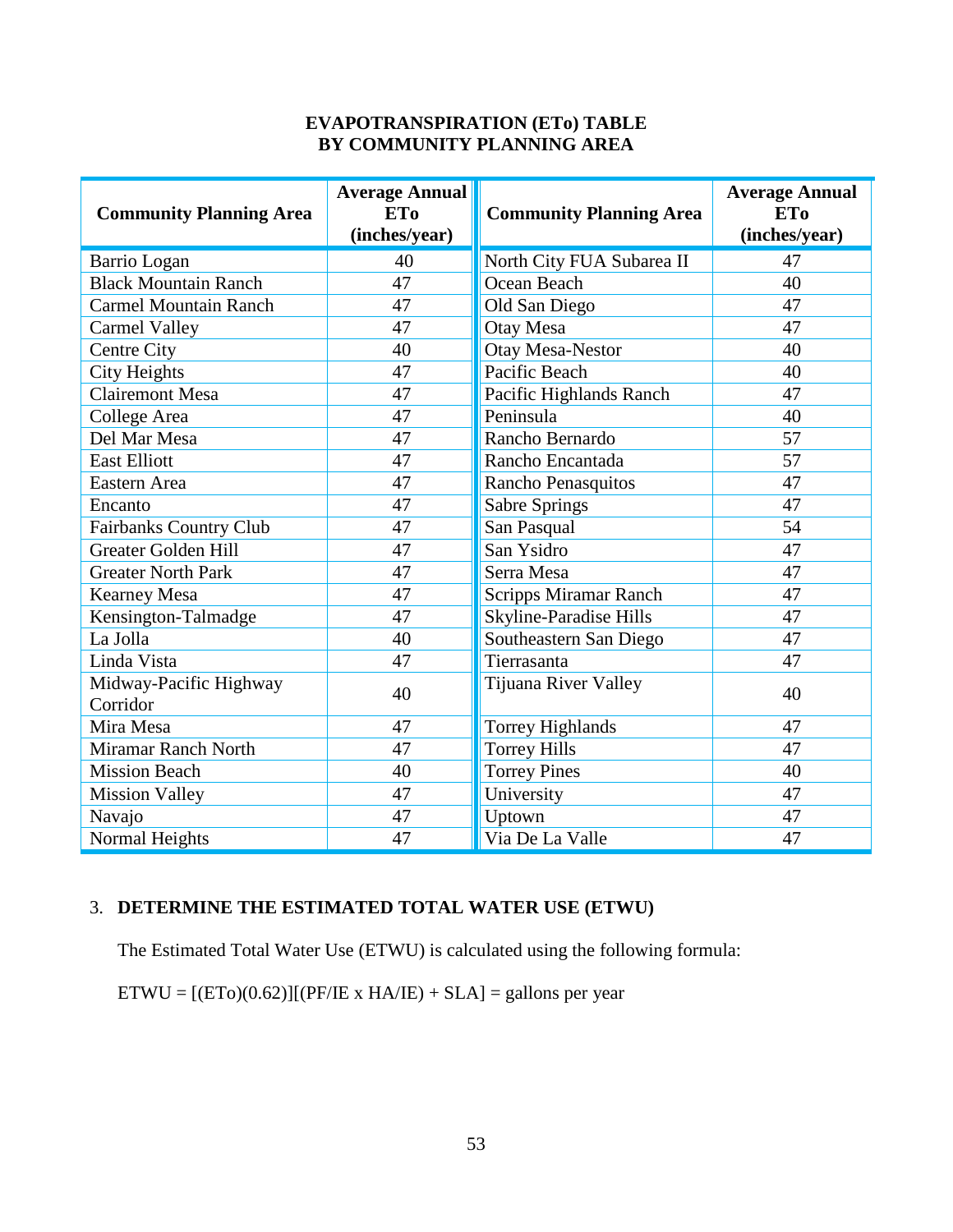| Symbol                                                                             | <b>Description of Symbol</b>               |  |  |  |
|------------------------------------------------------------------------------------|--------------------------------------------|--|--|--|
|                                                                                    |                                            |  |  |  |
| ET <sub>O</sub>                                                                    | Evapotranspiration (inches per year)       |  |  |  |
| 0.62                                                                               | Conversion factor to gallons               |  |  |  |
|                                                                                    | <b>Plant Factor</b>                        |  |  |  |
| $\begin{tabular}{c} \hline P\\ \hline HA\\ \hline \hline H\\ \hline \end{tabular}$ | Hydrozone Area <sup>3</sup> -(square feet) |  |  |  |
|                                                                                    | <b>Irrigation Efficiency</b>               |  |  |  |
|                                                                                    | (0.81 for Drip System devices)             |  |  |  |
|                                                                                    | (0.75 for Overhead Spray devices)          |  |  |  |
|                                                                                    |                                            |  |  |  |
|                                                                                    | Special Landscape Area (square feet)       |  |  |  |

## **Legend for Estimated Total Water Use (ETWU) Calculation Formula**

**Use the following table to track information about each controller in the system.**

| <b>Controller</b><br>No. | Hydrozone<br>No. | <b>Valve</b><br><b>Circuit</b> | <b>Plant</b><br><b>Factor</b><br>(PF) | Hydrozone<br>Area in s.f.<br>(HA) | <b>Irrigation</b><br><b>Method</b> | <b>Irrigation</b><br><b>Efficiency</b><br>(IE) | % Total<br>Landscape<br>Area |
|--------------------------|------------------|--------------------------------|---------------------------------------|-----------------------------------|------------------------------------|------------------------------------------------|------------------------------|
|                          |                  |                                |                                       |                                   |                                    |                                                |                              |
|                          |                  |                                |                                       |                                   |                                    |                                                |                              |
|                          |                  |                                |                                       |                                   |                                    |                                                |                              |
|                          |                  |                                |                                       |                                   |                                    |                                                |                              |
|                          |                  |                                |                                       |                                   |                                    |                                                |                              |
|                          |                  |                                |                                       |                                   |                                    |                                                |                              |
|                          |                  |                                |                                       |                                   |                                    |                                                |                              |
|                          |                  |                                |                                       |                                   |                                    |                                                |                              |
|                          |                  |                                |                                       |                                   |                                    |                                                |                              |
|                          |                  |                                |                                       |                                   |                                    |                                                |                              |
|                          |                  |                                |                                       |                                   |                                    |                                                |                              |
|                          |                  |                                |                                       |                                   |                                    |                                                |                              |
|                          |                  |                                |                                       |                                   |                                    |                                                |                              |
|                          |                  |                                |                                       |                                   |                                    |                                                |                              |
|                          |                  |                                |                                       |                                   |                                    |                                                |                              |
| <b>Total</b>             |                  |                                |                                       |                                   |                                    |                                                |                              |

<span id="page-6-0"></span> $\overline{a}$